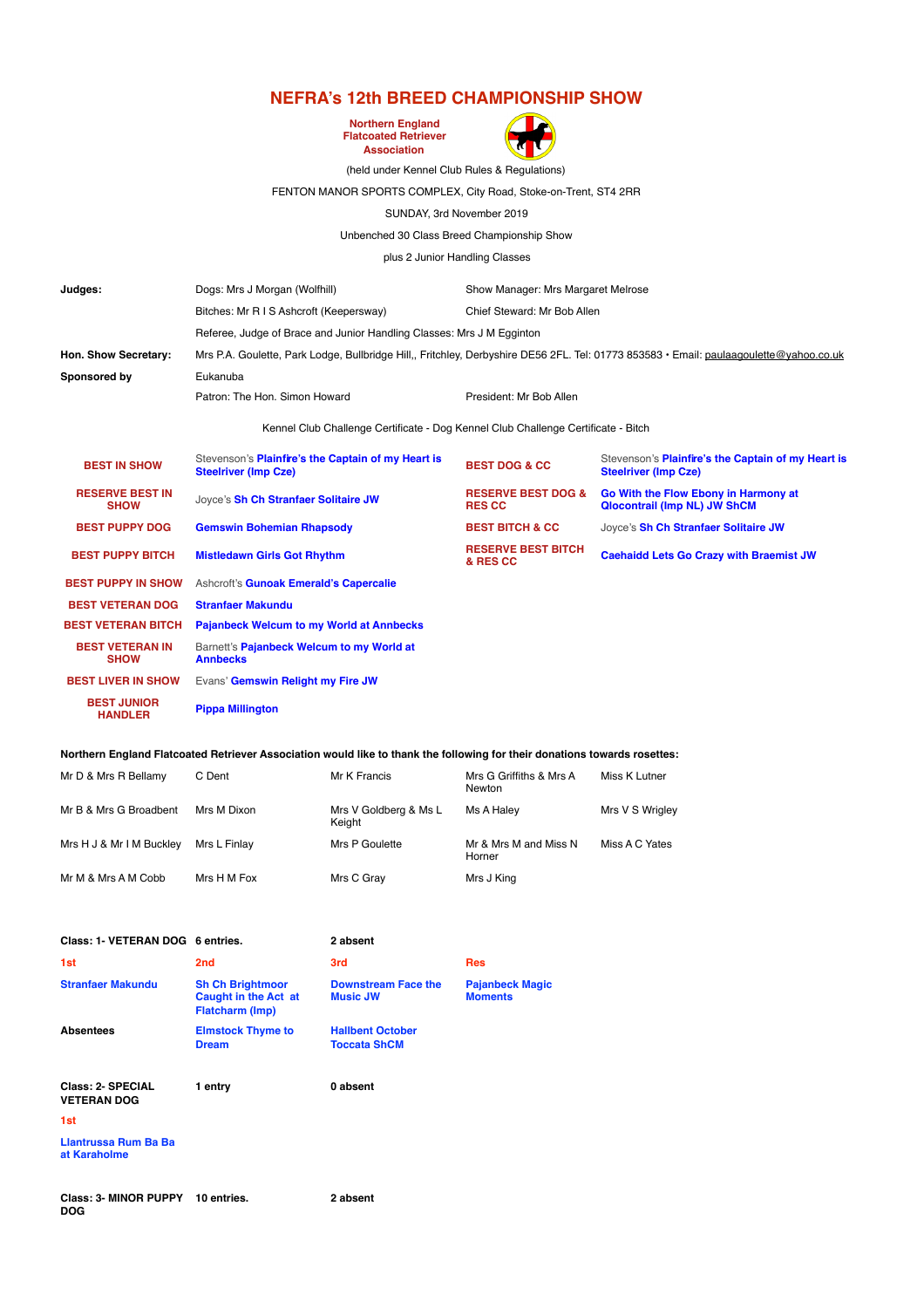| 1st                                                                                      | 2 <sub>nd</sub>                                                        | 3rd                                                                    | <b>Res</b>                                             | <b>VHC</b>                                   |
|------------------------------------------------------------------------------------------|------------------------------------------------------------------------|------------------------------------------------------------------------|--------------------------------------------------------|----------------------------------------------|
| <b>Steelriver Hit the Beach</b><br><b>With Buckleyhill</b>                               | <b>Telurn Dont Wanna</b><br><b>Know</b>                                | <b>Woodfinch Masquerade</b>                                            | <b>Hightyne Unforgettable</b><br>at Braemist           | <b>Gunoak Emerald's Highlander</b>           |
| <b>Absentees</b>                                                                         | <b>Rydanah This Charming</b><br><b>Man</b>                             | <b>Hightyne When I Fall in</b><br>Love                                 |                                                        |                                              |
| Class: 4- PUPPY DOG                                                                      | 5 entries.                                                             | 2 absent                                                               |                                                        |                                              |
| 1st                                                                                      | 2 <sub>nd</sub>                                                        | 3rd                                                                    |                                                        |                                              |
| <b>Gemswin Bohemian</b><br><b>Rhapsody</b>                                               | <b>Steelriver Hit the Beach</b><br><b>With Buckleyhill</b>             | <b>Ollieart's the Alchemist</b>                                        |                                                        |                                              |
| Absentees                                                                                | <b>Rydanah This Charming</b><br><b>Man</b>                             | <b>Hightyne When I Fall in</b><br>Love                                 |                                                        |                                              |
| <b>Class: 5- JUNIOR DOG</b>                                                              | 5 entries.                                                             | 1 absent                                                               |                                                        |                                              |
| 1st                                                                                      | 2 <sub>nd</sub>                                                        | 3rd                                                                    | <b>Res</b>                                             |                                              |
| <b>Flatcharm Mr Brightside</b>                                                           | <b>Blacklake Black Prince</b>                                          | <b>Blacklake Angelo for</b><br><b>Gayplume</b>                         | <b>Blacklake Augustus</b><br><b>Beau</b>               |                                              |
| Absentees                                                                                | <b>Arminzeras King of the</b><br><b>West to Woodavens</b><br>(Imp Nor) |                                                                        |                                                        |                                              |
| <b>Class: 6- YEARLING</b><br>DOG                                                         | 7 entries.                                                             | 3 absent                                                               |                                                        |                                              |
| 1st                                                                                      | 2 <sub>nd</sub>                                                        | 3rd                                                                    | <b>Res</b>                                             |                                              |
| <b>Lizzlog Shotgun Harry</b>                                                             | <b>Satinbaze Cracksman</b><br>for Blacktoft JW (AI)                    | <b>Blacklake Black Prince</b>                                          | <b>Steelriver Country</b><br>Garden                    |                                              |
| Absentees                                                                                | <b>Everblack Backseat</b><br><b>Driver at Hareddals</b>                | <b>Arminzeras King of the</b><br><b>West to Woodavens</b><br>(Imp Nor) | <b>Jimi Choo Optimus</b><br><b>Canis (Imp Pol)</b>     |                                              |
| <b>Class: 7- NOVICE DOG</b>                                                              | 5 entries.                                                             | 0 absent                                                               |                                                        |                                              |
| 1st                                                                                      | 2 <sub>nd</sub>                                                        | 3rd                                                                    | <b>Res</b>                                             | <b>VHC</b>                                   |
| <b>Steelriver Hit the Beach</b><br>With Buckleyhill                                      | <b>Hightyne Unforgettable</b><br>at Braemist                           | <b>Ravencrag Great North</b><br><b>Star</b>                            | <b>Montegrino Ready to</b><br><b>Rumble</b>            | <b>Trevorsilk Galaxy Alzato</b>              |
| <b>Class: 8- GRADUATE</b><br>DOG                                                         | 9 entries.                                                             | 1 absent                                                               |                                                        |                                              |
| 1st.                                                                                     | 2nd                                                                    | 3rd                                                                    | Res                                                    | <b>VHC</b>                                   |
| <b>Wistaston Jet's Legacy</b><br>(Al)                                                    | <b>Stranfaer Get Over It JW</b>                                        | <b>Rainesgift Truth or Dare</b>                                        | <b>Gemswin Rolling in the</b><br><b>Deep JW</b>        | <b>Islstrom All of a Storm at Howlingale</b> |
| Absentees                                                                                | <b>Kingisla Glen Sligachan</b>                                         |                                                                        |                                                        |                                              |
| Class: 9- POST<br><b>GRADUATE DOG</b>                                                    | 10 entries.                                                            | 1 absent                                                               |                                                        |                                              |
| 1st                                                                                      | 2 <sub>nd</sub>                                                        | 3rd                                                                    | <b>Res</b>                                             | <b>VHC</b>                                   |
| <b>Go With the Flow Ebony</b><br>in Harmony at<br><b>Qlocontrail (Imp NL) JW</b><br>ShCM | <b>Telurn Come Fly with Me</b><br>to Rivage                            | <b>Wistaston The Black</b><br><b>Diamond at Howlingale</b>             | Jetstarski All Eyes on<br>You                          | <b>Oiyou Harum Scarum</b>                    |
| Absentees                                                                                | <b>Laurvic Foto Finnish (AI)</b>                                       |                                                                        |                                                        |                                              |
| Class: 10- LIMIT DOG                                                                     | 14 entries.                                                            | 4 absent                                                               |                                                        |                                              |
| 1st                                                                                      | 2 <sub>nd</sub>                                                        | 3rd                                                                    | <b>Res</b>                                             | <b>VHC</b>                                   |
| <b>Plainfire's the Captain of</b><br>my Heart is Steelriver<br>(Imp Cze)                 | <b>Telurn Can't Touch This</b>                                         | Up to the Stars Black<br><b>Brianta to Jetstarski JW</b><br>(Imp Cze)  | <b>Rainesgift Urban Myth</b>                           | <b>Buckleyhill Finava Legacy (AI)</b>        |
| Absentees                                                                                | <b>Trapestone Out of the</b><br><b>Blue</b>                            | <b>Lizzlog Chicago Outfit</b>                                          | <b>Chanangel U'Got the</b><br><b>Look at Hareddals</b> | <b>Hopevalley Morning Arizona</b>            |
| Class: 11- OPEN DOG                                                                      | 3 entries.                                                             | 0 absent                                                               |                                                        |                                              |
| 1st                                                                                      | 2 <sub>nd</sub>                                                        | 3rd                                                                    |                                                        |                                              |
|                                                                                          |                                                                        |                                                                        |                                                        |                                              |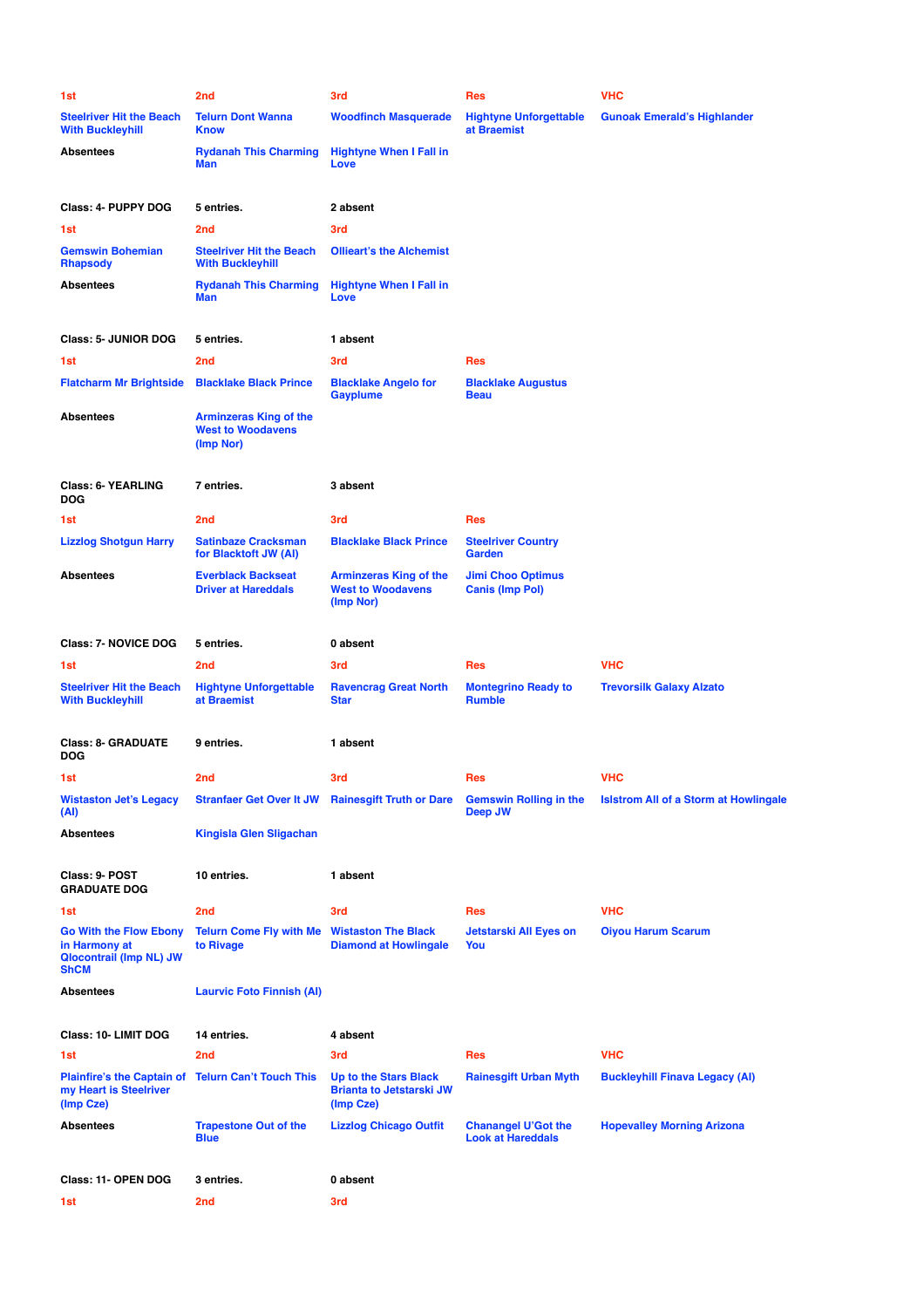| <b>Casanjay Demetrius</b>                                         | <b>Laurvic Talking Italian</b>                                                | <b>Castlerock Magical</b><br><b>Shadow for Nellspeace</b><br><b>JW</b> |                                                       |                                                           |
|-------------------------------------------------------------------|-------------------------------------------------------------------------------|------------------------------------------------------------------------|-------------------------------------------------------|-----------------------------------------------------------|
| <b>Class: 12- CHAMPION</b><br>DOG                                 | 3 entries.                                                                    | 0 absent                                                               |                                                       |                                                           |
| 1st                                                               | 2nd                                                                           | 3rd                                                                    |                                                       |                                                           |
| Sh Ch Caci's Just a<br>Gigolo at Steelriver (Imp<br>Swe) JW       | <b>Sh Ch Lizzlog Granny</b><br><b>Wont Like It JW</b>                         | <b>Sh Ch Blacktoft</b><br><b>American Smooth at</b><br><b>Braemist</b> |                                                       |                                                           |
| Class: 13- SPECIAL<br><b>LIVER DOG</b>                            | 3 entries.                                                                    | 1 absent                                                               |                                                       |                                                           |
| 1st & BLD                                                         | 2nd                                                                           |                                                                        |                                                       |                                                           |
| <b>Gemswin Relight my</b><br>Fire JW                              | <b>Trevorsilk Galaxy Alzato</b>                                               |                                                                        |                                                       |                                                           |
| Absentees                                                         | <b>Jimi Choo Optimus</b><br><b>Canis (Imp Pol)</b>                            |                                                                        |                                                       |                                                           |
| Class: 14- SPECIAL<br>WORKING DOG                                 | 2 entries.                                                                    | 1 absent                                                               |                                                       |                                                           |
| 1st<br><b>Casblaidd Island in the</b>                             |                                                                               |                                                                        |                                                       |                                                           |
| Sky<br>Absentees                                                  | <b>Elmstock Thyme to</b><br><b>Dream</b>                                      |                                                                        |                                                       |                                                           |
| Class: 15- VETERAN<br>BITCH                                       | 7 entries.                                                                    | 3 absent                                                               |                                                       |                                                           |
| 1st                                                               | 2nd                                                                           | 3rd                                                                    | Res                                                   |                                                           |
| <b>Pajanbeck Welcome to</b><br>my World at Annbecks               | <b>Eskwinds Driving Miss</b><br><b>Daisy to Windyhollows</b>                  | <b>Eskwinds Drunk on</b><br><b>Moonshine</b>                           | <b>Araminta Glass at</b><br><b>Gayplume</b>           |                                                           |
| Absentees                                                         | <b>Casblaidd Queen Bee at</b><br><b>Waverton JW</b>                           | <b>Montegrino Toasted</b><br><b>Teacake</b>                            | <b>Woodfinch Lorelei</b>                              |                                                           |
| Class: 16- SPECIAL<br><b>VETERAN BITCH</b>                        | 1 entry                                                                       | 0 absent                                                               |                                                       |                                                           |
| 1st                                                               |                                                                               |                                                                        |                                                       |                                                           |
| <b>Lakemere Shes my</b><br><b>Kinda Girl at Wyrebeck</b>          |                                                                               |                                                                        |                                                       |                                                           |
| <b>Class: 17- MINOR</b><br><b>PUPPY BITCH</b>                     | 12 entries.                                                                   | 5 absent                                                               |                                                       |                                                           |
| 1st                                                               | 2nd                                                                           | 3rd                                                                    | <b>Res</b>                                            | <b>VHC</b>                                                |
| <b>Gunoak Emerald's</b><br><b>Capercalie</b>                      | <b>Blacktoft Dancing the</b><br><b>Blues</b>                                  | <b>Telurn Dear Darlin</b>                                              | <b>Hoedun Boadicca</b>                                | <b>Levelmoor Acorn Antiques via Wetnoses</b>              |
| <b>Absentees</b>                                                  | <b>Beanit Olivia (AI)</b><br><b>Casblaidd Charlotte cum</b><br><b>Cleirwy</b> | <b>Waverton Illusion</b>                                               | <b>Hightyne Ramblin Rose</b>                          | <b>Avening Lit by Moonlight</b>                           |
| Class: 18- PUPPY BITCH 8 entries.                                 |                                                                               | 2 absent                                                               |                                                       |                                                           |
| 1st                                                               | 2nd                                                                           | 3rd                                                                    | Res                                                   | <b>VHC</b>                                                |
| <b>Mistledawn Girls Got</b><br>Rhythm                             | <b>Ravencrag Jingle All the</b><br>Way                                        | <b>Blacktoft Dancing the</b><br><b>Blues</b>                           | <b>Levelmoor Blackadder</b>                           | <b>Ravencrag Jump Over the Moon to</b><br><b>Eskwinds</b> |
| Absentees                                                         | <b>Waverton Illusion</b>                                                      | <b>Hightyne Ramblin Rose</b>                                           |                                                       |                                                           |
| Class: 19- JUNIOR<br>BITCH                                        | 9 entries.                                                                    | 3 absent                                                               |                                                       |                                                           |
| 1st                                                               | 2 <sub>nd</sub>                                                               | 3rd                                                                    | <b>Res</b>                                            | <b>VHC</b>                                                |
| <b>Empire Glory Brack</b><br><b>Brianta at Oiyou (Imp</b><br>Cze) | <b>Flatcharm Miss Lotsa</b><br><b>Love For Burpham JW</b>                     | <b>Rainesgift Indian</b><br><b>Summer</b>                              | <b>Evening Mist Black</b><br><b>Brianta (Imp Cze)</b> | <b>Skybrook Honey Honey</b>                               |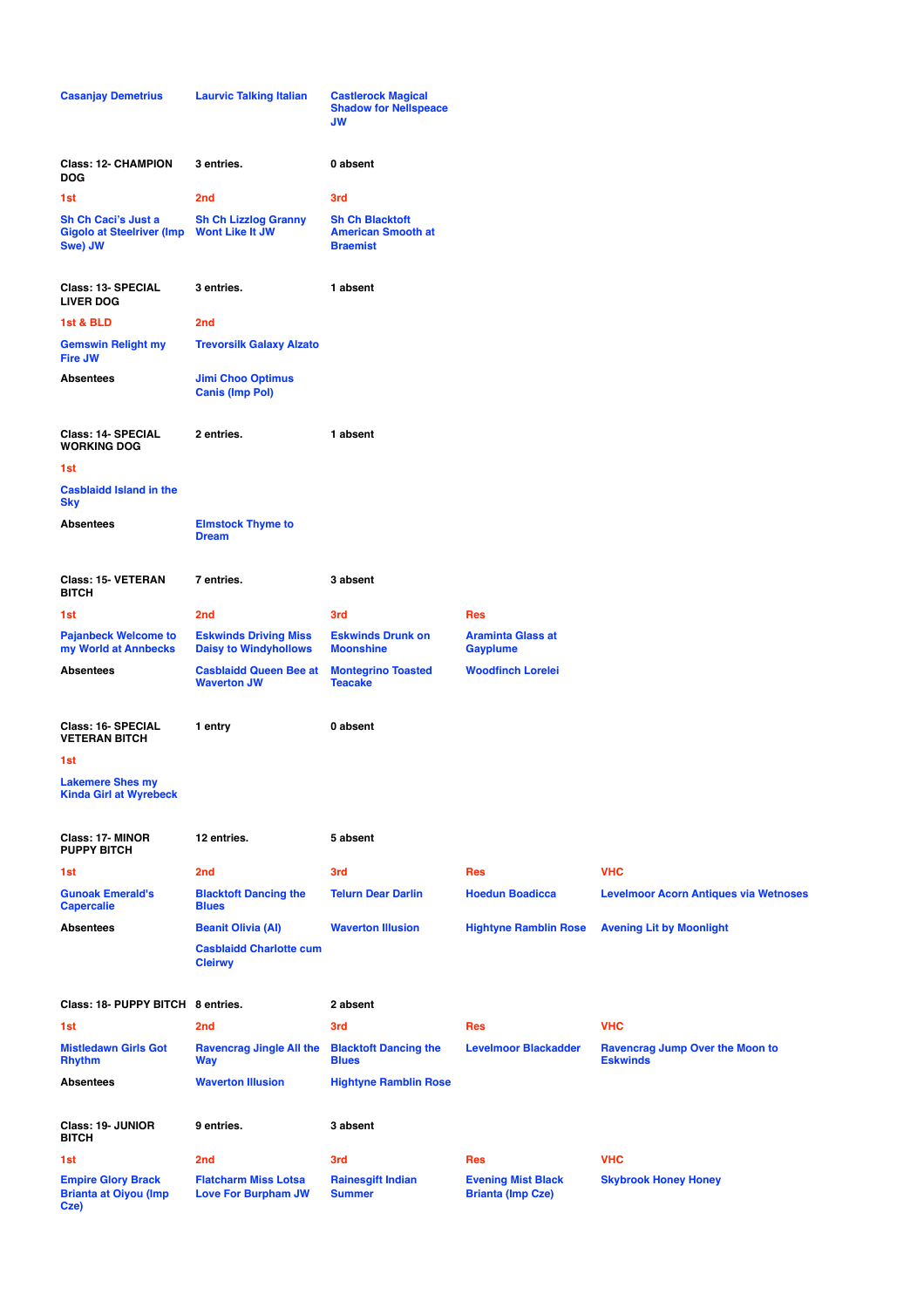| <b>Absentees</b>                                       | <b>Ashseale Once Upon a</b><br><b>Star at Trapstone</b>      | <b>Wistaston Happy Go</b><br>Lucky                                                                   | <b>Bochilbarley Heaven</b><br><b>Sent to Woodavens (AI)</b> |                                         |
|--------------------------------------------------------|--------------------------------------------------------------|------------------------------------------------------------------------------------------------------|-------------------------------------------------------------|-----------------------------------------|
| <b>Class: 20- YEARLING</b><br><b>BITCH</b>             | 9 entries.                                                   | 2 absent                                                                                             |                                                             |                                         |
| 1st                                                    | 2 <sub>nd</sub>                                              | 3rd                                                                                                  | <b>Res</b>                                                  | <b>VHC</b>                              |
| <b>Hopevalley Morning</b><br><b>Rainbow JW</b>         | <b>Gwenadillo Tweety Pie</b>                                 | <b>Tweedisle Lindores</b>                                                                            | <b>Bonnyhilbrae Lasting</b><br>Joy                          | <b>Satinbaze Cirque du Lumiere (AI)</b> |
| <b>Absentees</b>                                       | <b>Wistaston Happy Go</b><br><b>Lucky</b>                    | <b>Bochilbarley Heaven</b><br><b>Sent to Woodavens (AI)</b>                                          |                                                             |                                         |
| Class: 21 - NOVICE<br><b>BITCH</b>                     | 5 entries.                                                   | 1 absent                                                                                             |                                                             |                                         |
| 1st                                                    | 2 <sub>nd</sub>                                              | 3rd                                                                                                  | <b>Res</b>                                                  |                                         |
| <b>Tweedisle Lindores</b>                              | <b>Evening Mist Black</b><br><b>Brianta (Imp Cze)</b>        | <b>Levelmoor Blackadder</b>                                                                          | <b>Levelmoor Acorn</b><br><b>Antiques via Wetnoses</b>      |                                         |
| <b>Absentees</b>                                       | <b>Waverton Illusion</b>                                     |                                                                                                      |                                                             |                                         |
| <b>Class: 22- GRADUATE</b><br><b>BITCH</b>             | 5 entries.                                                   | 1 absent                                                                                             |                                                             |                                         |
| 1st                                                    | 2 <sub>nd</sub>                                              | 3rd                                                                                                  | Res                                                         |                                         |
| <b>Caehaidd Lets Go Crazy</b><br>with Braemist JW      | <b>Stranfaer Victim of Love</b>                              | <b>Blacktoft Dancing on Ice Gunoak Solar Wind JW</b><br>with Windyhollows (AI)                       |                                                             |                                         |
| <b>Absentees</b>                                       | <b>Kingisla Ratharsair</b>                                   |                                                                                                      |                                                             |                                         |
| Class: 23- POST<br><b>GRADUATE BITCH</b>               | 7 entries.                                                   | 2 absent                                                                                             |                                                             |                                         |
| 1st                                                    | 2 <sub>nd</sub>                                              | 3rd                                                                                                  | <b>Res</b>                                                  | <b>VHC</b>                              |
| <b>Telurn Be My Baby</b>                               | <b>Lizzlog Brewing Bettie</b><br>JW                          | <b>Caehaidd Call me Crazy</b><br>with Layasway                                                       | <b>Annbecks Isla May at</b><br><b>Steeplehouse</b>          | <b>Eskwinds Escape to the Moon</b>      |
| <b>Absentees</b>                                       | <b>Willowswind Nettle Lark</b><br>JW                         | <b>Hameldowntor Music of</b><br>the Night (Imp Fra)                                                  |                                                             |                                         |
| <b>Class: 24- LIMIT BITCH</b>                          | 14 entries.                                                  | 5 absent                                                                                             |                                                             |                                         |
| 1st                                                    | 2 <sub>nd</sub>                                              | 3rd                                                                                                  | Res                                                         | <b>VHC</b>                              |
| <b>Gwenadilo Zoli</b>                                  | <b>Wistaston Another Love Laurvic Ciao Bella</b><br>(AI)     |                                                                                                      | <b>Kingisla Tiriodh</b>                                     | <b>Steelriver Sun Kissed JW</b>         |
| <b>Absentees</b>                                       | <b>Wiccansage Virtue at</b><br><b>Rydanah</b>                | <b>Blacktoft Sapphire Ice at Trapestone Bohemian</b><br><b>Benvellyn (AI)</b>                        | Girl                                                        | <b>Montegrino Toasted Teacake</b>       |
|                                                        | <b>Rainesgift Heaven</b><br><b>Forbid</b>                    |                                                                                                      |                                                             |                                         |
| Class: 25- OPEN BITCH                                  | 10 entries.                                                  | 1 absent                                                                                             |                                                             |                                         |
| 1st                                                    | 2 <sub>nd</sub>                                              | 3rd                                                                                                  | <b>Res</b>                                                  | <b>VHC</b>                              |
| <b>Lizzlog Chicago</b><br><b>Showgirl</b>              | by Windyhollows (AI)                                         | <b>Blacktoft Frozen In Time I Believe in Angels Oasis Hopevalley Morning</b><br>of Peace at Ronevorg | <b>Dakota</b>                                               | <b>Castlerock Cosmic Hattie</b>         |
| <b>Absentees</b>                                       | <b>Rainesgift Bide Your</b><br><b>Time JW</b>                |                                                                                                      |                                                             |                                         |
| <b>Class: 26- CHAMPION</b><br><b>BITCH</b>             | 3 entries.                                                   | 0 absent                                                                                             |                                                             |                                         |
| 1st & CC                                               | 2 <sub>nd</sub>                                              | 3rd                                                                                                  |                                                             |                                         |
| <b>Sh Ch Seaheart</b><br><b>Anneliese by Benvellyn</b> | <b>Sh Ch Stranfaer Solitaire Multi Ch Hameldowntor</b><br>JW | <b>Midsummer Night's</b><br>Dream Jr Ch (Tan)                                                        |                                                             |                                         |
| Class: 27- SPECIAL<br><b>OPEN LIVER BITCH</b>          | 1 entry                                                      | 1 absent                                                                                             |                                                             |                                         |
| <b>Absentees</b>                                       | <b>Casblaidd Queen Bee at</b><br><b>Waverton JW</b>          |                                                                                                      |                                                             |                                         |